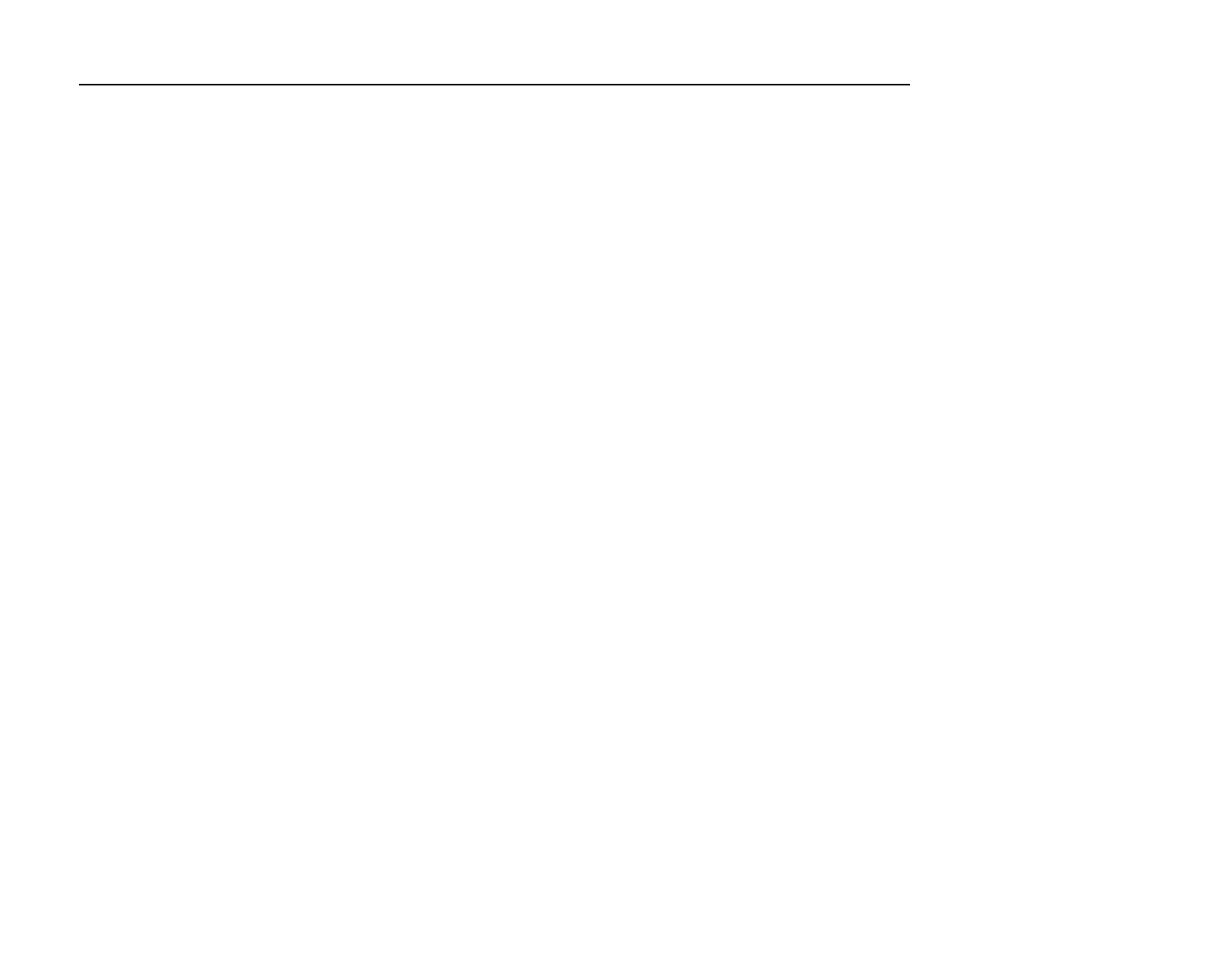### **Nostalgia B/C**

| <b>NAME</b>      |         | <b>MODEL</b>     | <b>ENGINE</b> |                  |     |     |     |     | AREAI FLT 1   FLT 2   FLT 3   TOTALIFLYOFF PLACE |   |
|------------------|---------|------------------|---------------|------------------|-----|-----|-----|-----|--------------------------------------------------|---|
| <b>IDock</b>     | Dennv   | <b>Pendleton</b> |               |                  | 120 | 120 | 120 | 600 | 120+120                                          |   |
| Sowder           | lBob    | Lucky Lindy      | Johnson 29    | 625              | 120 | 120 | 80  | 320 |                                                  |   |
| <b>Kacmarsky</b> | Richard | Ram Rod          |               |                  | 45  | 120 |     | 165 |                                                  | ⌒ |
| Firster          | Ted     | Lucky Lindy      | OS Max        | 720 <sub>1</sub> | 120 | 25  |     | 145 |                                                  |   |

# *Tuesday September 27*

### **NAME MODEL ENGINE AREA FLT 1 FLT 2 FLT 3 TOTAL PLACE** Romak Bud Brooklyn Dodger Elfin 15 | 325 120 | 120 | 360 | 1 **A FUSELAGE**

| <b>CLASS B PYLON</b> |            |              |               |     |     |     |  |     |                                            |
|----------------------|------------|--------------|---------------|-----|-----|-----|--|-----|--------------------------------------------|
| <b>NAME</b>          |            | <b>MODEL</b> | <b>ENGINE</b> |     |     |     |  |     | AREAI FLT 1   FLT 2   FLT 3   TOTALI PLACE |
| <b>Romak</b>         | <b>Bud</b> | Alert        | IHunter 21    |     | 120 | 120 |  | 240 |                                            |
| <b>Morris</b>        | Gilbert    | Kerswap      | IO&R 23       | 288 | 120 |     |  | 120 |                                            |
| <b>Blake</b>         | Simon      | Swoose       | O&R .29       | 442 | 44  |     |  | 44  |                                            |

# **COMMERCIAL RUBBER**

| <b>NAME</b> |        | <b>MODEL</b>             |     |     |     |     |     | AREA FLT 1   FLT 2   FLT 3   TOTAL PLACE |
|-------------|--------|--------------------------|-----|-----|-----|-----|-----|------------------------------------------|
| Gerszewski  | Jim    | Wren                     | 140 | 95  | 91  | 167 | 353 |                                          |
| Ferwerda    | James  | Huguelet or Gordon Light |     | 51  | 155 | 57  | 263 |                                          |
| Williams    | Joseph | Wren                     | 145 | 82  | 66  |     | 148 |                                          |
| O'Reilly    | Jim    | Heeb Wren                | 148 | 117 |     |     | 117 |                                          |
| Carson      | Grant  | Victory/Phantom          | 150 | 40  |     |     | 40  |                                          |

# **SMALL STICK RUBBER**

| <b>NAME</b>      |            | <b>MODEL</b>        |                  |     |     |    |     | AREAI FLT 1   FLT 2   FLT 3   TOTALI PLACE |
|------------------|------------|---------------------|------------------|-----|-----|----|-----|--------------------------------------------|
| O'Reilly         | Jim        | <b>Gollywock</b>    | 135              | 116 | 141 |    | 257 |                                            |
| <b>S</b> need    | Ed         | <b>IGollywock</b>   |                  | 120 | 122 |    | 242 |                                            |
| <b>I</b> Bennett | <b>Bob</b> | Gollywock           |                  | 68  | 27  | 85 | 180 |                                            |
| <b>Carson</b>    | Grant      | Stratometer/Prowler | 150 <sub>1</sub> | 80  |     |    | 80  |                                            |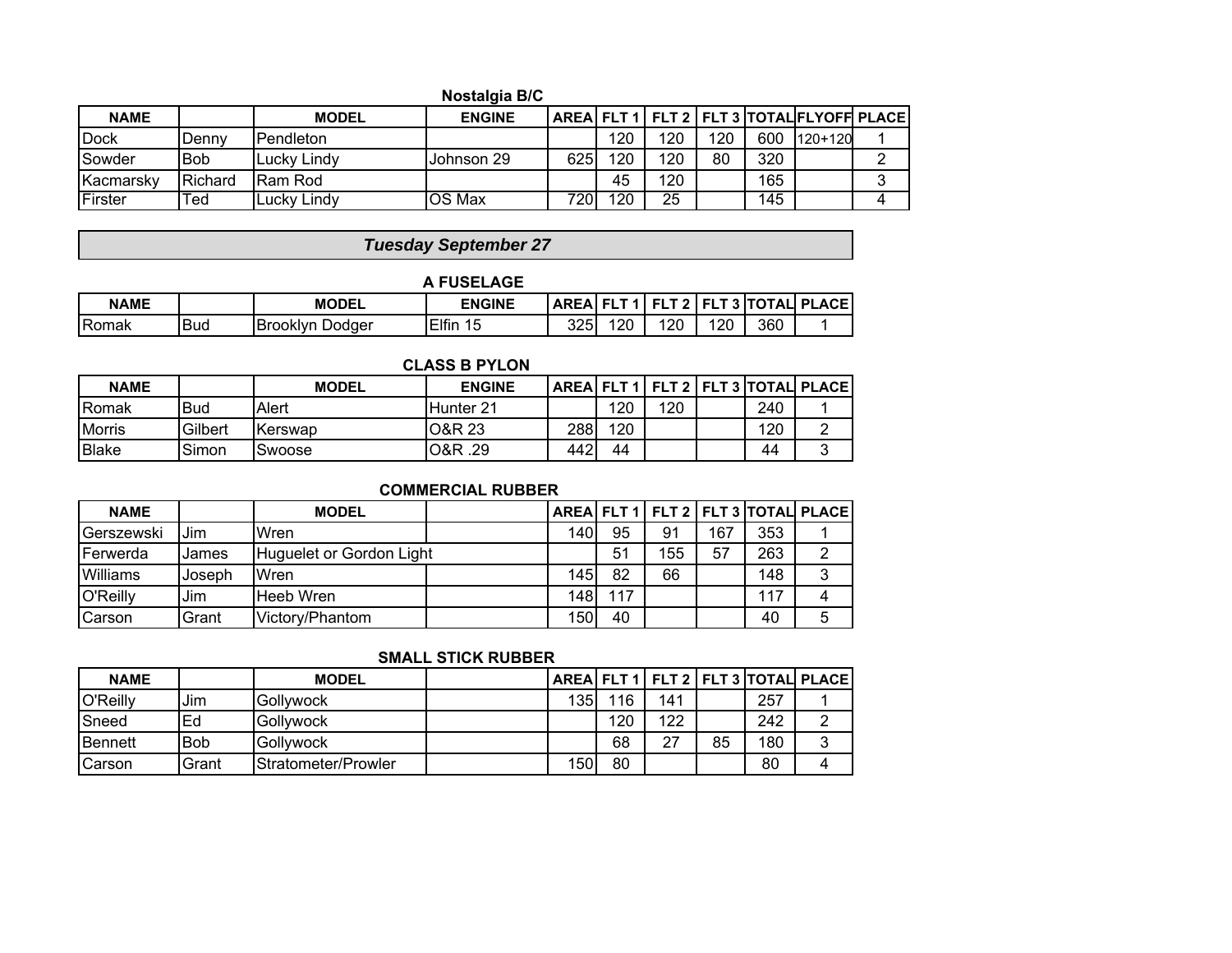|               | <b>NOS GAS A</b> |                |               |  |    |    |    |     |                                            |  |
|---------------|------------------|----------------|---------------|--|----|----|----|-----|--------------------------------------------|--|
| <b>NAME</b>   |                  | <b>MODEL</b>   | <b>ENGINE</b> |  |    |    |    |     | AREAI FLT 1   FLT 2   FLT 3   TOTALI PLACE |  |
| <b>Oliver</b> | John             | IRam Rod       | Med .051      |  | 62 | 59 | 52 | 172 |                                            |  |
| Kacmarsky     | Richard          | <b>IRamrod</b> | Torp 19       |  | 44 | 38 | 56 | 138 |                                            |  |

# *Wednesday September 28*

#### **A PYLON**

| <b>NAME</b>        |                   | <b>MODEL</b>         | <b>ENGINE</b> |     |     |     |     |     | AREA   FLT 1   FLT 2   FLT 3   TOTAL FLYOFF PLACE |   |
|--------------------|-------------------|----------------------|---------------|-----|-----|-----|-----|-----|---------------------------------------------------|---|
| Vanderbeek         | Bill              | Aerbo                | Elfin 15      |     | 120 | 120 | 120 | 480 | 120                                               |   |
| <b>IRomak</b>      | Bud               | Little Diamond       | Elfin 15      | 325 | 120 | 120 | 120 | 360 | ΟR                                                | າ |
| Sperzel            | Hank              | IStrato Streak 52    | Elfin 2.49    | 359 | 106 | 120 | 120 | 346 |                                                   |   |
| <b>Blake</b>       | Simon             | Kerswap              | O&R .19       | 288 | 107 | 120 | 97  | 324 |                                                   |   |
| <u>I</u> Kacmarskv | Richard           | <b>Comet Mercury</b> | Arden 19      | 288 | 49  | 74  | 60  | 183 |                                                   | 5 |
| Davidson           | $\mathsf{c}$ arry | Alert                | ED 19         | 417 | 120 | 9   |     | 129 |                                                   | 6 |

#### **C FUSELAGE**

| <b>NAME</b>   |             | <b>MODEL</b>             | <b>ENGINE</b>     |     |     |     |     |     | AREA   FLT 1   FLT 2   FLT 3   TOTAL FLYOFF PLACE |   |
|---------------|-------------|--------------------------|-------------------|-----|-----|-----|-----|-----|---------------------------------------------------|---|
| Davidson      | Larrv       | <b>Playboy Sr</b>        | O&R 60 F          | 800 | 120 | 120 | 120 | 480 | 120                                               |   |
| Romak         | <b>Bud</b>  | Westerner                | <b>Super Cyke</b> |     | 120 | 120 | 120 | 360 | <b>OR</b>                                         |   |
| Vanderbeek    | <b>Bill</b> | IBrooklvn Dodaer         |                   |     | 106 | 90  | 120 | 316 |                                                   |   |
| <b>Blake</b>  | Simon       | <b>Buzzard Bombshell</b> | 08R .60           |     | 91  | 99  | 90  | 280 |                                                   |   |
| <b>Morris</b> | Gilbert     | <b>Albatros</b>          | <b>O&amp;R 60</b> | 828 | 96  |     |     | 96  |                                                   | 5 |

#### **4 OUNCE WAKEFIELD**

| <b>NAME</b> |      | <b>MODEL</b>             | <b>AREA</b> | <b>CITA</b> | <b>CITO</b> |         | <b>FLT 3 ITOTAL</b> | <b>PLACE</b> |
|-------------|------|--------------------------|-------------|-------------|-------------|---------|---------------------|--------------|
| O'Reilly    | IJim | <b>Duplex</b><br>∟anzo ' | 194         | 92          | 118         | 104     | 314                 |              |
| Moskow      | Mike | Ying                     |             | 120         | 118         | າາ<br>u | 771                 | -            |

| <b>NAME</b> |                       | <b>MODEL</b>                |     |     |     |     |     | AREA FLT 1   FLT 2   FLT 3   TOTAL FLYOFF PLACE |  |
|-------------|-----------------------|-----------------------------|-----|-----|-----|-----|-----|-------------------------------------------------|--|
| Firster     | $\mathsf{{}^{T}ed}$ . | <b>IBurd</b>                |     | 112 | 108 | 96  | 316 |                                                 |  |
| Gerszewski  | Jim                   | Gypsy                       | 195 | 120 | 180 |     | 300 |                                                 |  |
| O'Reilly    | Jim                   | Lanzo Classic               | 201 | 92  | 95  | 81  | 268 |                                                 |  |
| Sperzel     | Hank                  | <b>I</b> Wakefield Defender |     | 81  | 75  | 100 | 256 |                                                 |  |
| Annis       | Jeff                  | Korda DT                    | 298 | 120 | 101 |     | 221 |                                                 |  |

### **LARGE FUSELAGE RUBBER**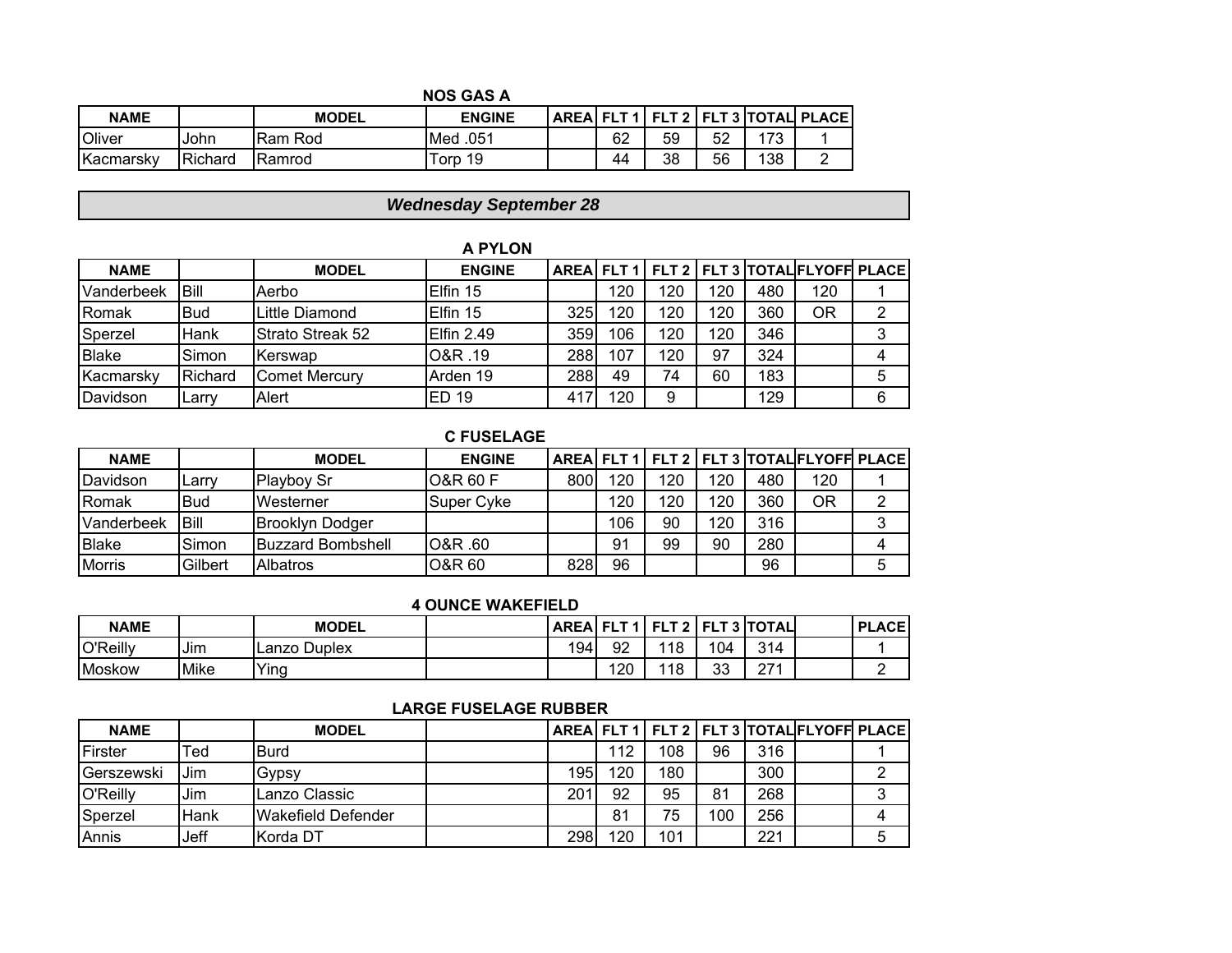| $\sim$<br>$\mathbf{r}$<br>$n$ roor<br>ااut.<br>∽ الصب<br>ווטכ<br>αικ | 50 |  |  |
|----------------------------------------------------------------------|----|--|--|
|----------------------------------------------------------------------|----|--|--|

### **LARGE NOS RUBBER**

| <b>NAME</b> |        | <b>MODEL</b>  |         |     |     |     |     | AREAI FLT 1   FLT 2   FLT 3   TOTALIFLYOFF PLACE |
|-------------|--------|---------------|---------|-----|-----|-----|-----|--------------------------------------------------|
| Williams    | Joseph | Apex or Lanzo | 190/300 | 120 | 180 | 240 | 540 |                                                  |
| Stewart     | Rov    | 51 Unlimited  | 155.    | 101 | 118 | 205 | 424 | ⌒                                                |
| Ferwerda    | James  | Thermo        |         | 120 |     |     | 120 | ⌒                                                |

### **1/4A NOS GAS**

| <b>NAME</b>   |         | <b>MODEL</b> | <b>ENGINE</b>      | <b>AREA</b> |    | TEL T 4   EL T 9   7 | cц |     | LT 3  TOTAL FLYOFF  PLACE |
|---------------|---------|--------------|--------------------|-------------|----|----------------------|----|-----|---------------------------|
| <b>Oliver</b> | John    | Elfin        | .020<br>TD         |             | –– | Q <sub>1</sub>       | 89 | 257 |                           |
| Kacmarsky     | Richard | ∠eek         | .020<br>TD.<br>Cox |             | 56 | 54                   | 70 | 183 |                           |

# *Thursday September 29*

| <b>8 OUNCE WAKEFIELD</b> |                                                                                     |                     |  |                  |     |     |     |     |  |   |  |  |
|--------------------------|-------------------------------------------------------------------------------------|---------------------|--|------------------|-----|-----|-----|-----|--|---|--|--|
| <b>NAME</b>              | AREA FLT 1   FLT 2   FLT 3   TOTAL<br><b>PLACE</b><br><b>MODEL</b><br><b>ENGINE</b> |                     |  |                  |     |     |     |     |  |   |  |  |
| <b>IMoskow</b>           | Mike                                                                                | Lanzo Classic       |  | 200 <sub>1</sub> | 120 | 180 | 240 | 540 |  |   |  |  |
| <b>Gerszewski</b>        | Jim                                                                                 | Gypsy               |  | 195              | 111 | 180 | 136 | 427 |  |   |  |  |
| Annis                    | Jeff                                                                                | IKorda Wakefield 39 |  | 210 <sub>1</sub> | 120 | 131 | 83  | 334 |  | 3 |  |  |
| O'Reilly                 | Jim                                                                                 | '∟anzo Classic      |  | 201              | 120 |     |     | 120 |  |   |  |  |

### **30 SECOND ANTIQUE**

| NAME          |         | <b>MODEL</b>              | <b>ENGINE</b>  |      |     |     |     |     | AREALFLT 1 LFLT 2 LFLT 3 LTOTALIFLYOFFIFLYOFFIPLACE |     |  |
|---------------|---------|---------------------------|----------------|------|-----|-----|-----|-----|-----------------------------------------------------|-----|--|
| Romak         | Bud     | Lanzo Bomber              | Super Cvclone  | 1200 | 120 | 120 | 120 | 600 | 120                                                 | 120 |  |
| <b>Morris</b> | Gilbert | <b>Comet Clipper MK-1</b> | Brown 59       | 664  | 120 | 120 | 120 | 562 | 20ا                                                 | 82  |  |
| Vanderbeek    | Bill    | Lanzo Bomber              | Super Cvclone_ |      | −9  | 120 | 120 | 331 |                                                     |     |  |

| 1/2A NOS GAS  |         |                |                    |     |                |     |     |     |                                                   |   |
|---------------|---------|----------------|--------------------|-----|----------------|-----|-----|-----|---------------------------------------------------|---|
| <b>NAME</b>   |         | <b>MODEL</b>   | <b>ENGINE</b>      |     |                |     |     |     | AREA   FLT 1   FLT 2   FLT 3  TOTAL FLYOFF  PLACE |   |
| <b>Oliver</b> | .John   | IRam Rod       | IMed. 049          |     | 76             | 45  | 120 | 241 |                                                   |   |
| Kacmarsky     | Richard | <b>IRamrod</b> | Cox <sub>049</sub> |     | 5 <sup>1</sup> | 120 | 65  | 236 |                                                   | ⌒ |
| Coffin        | Jim     | Spacer         | Cox Med .049       | 246 | 120            |     |     | 120 |                                                   | ◠ |

#### Best 3 0f 9 NAME | | MODEL | FLT1 |FLT2|FLT3|FLT4|FLT5|FLT6|FLT7 **L PLACE** Hale David Hervat 56 13 12 21 16 18 21 12 22 99 1  **OT HAND LAUNCHED GLIDER**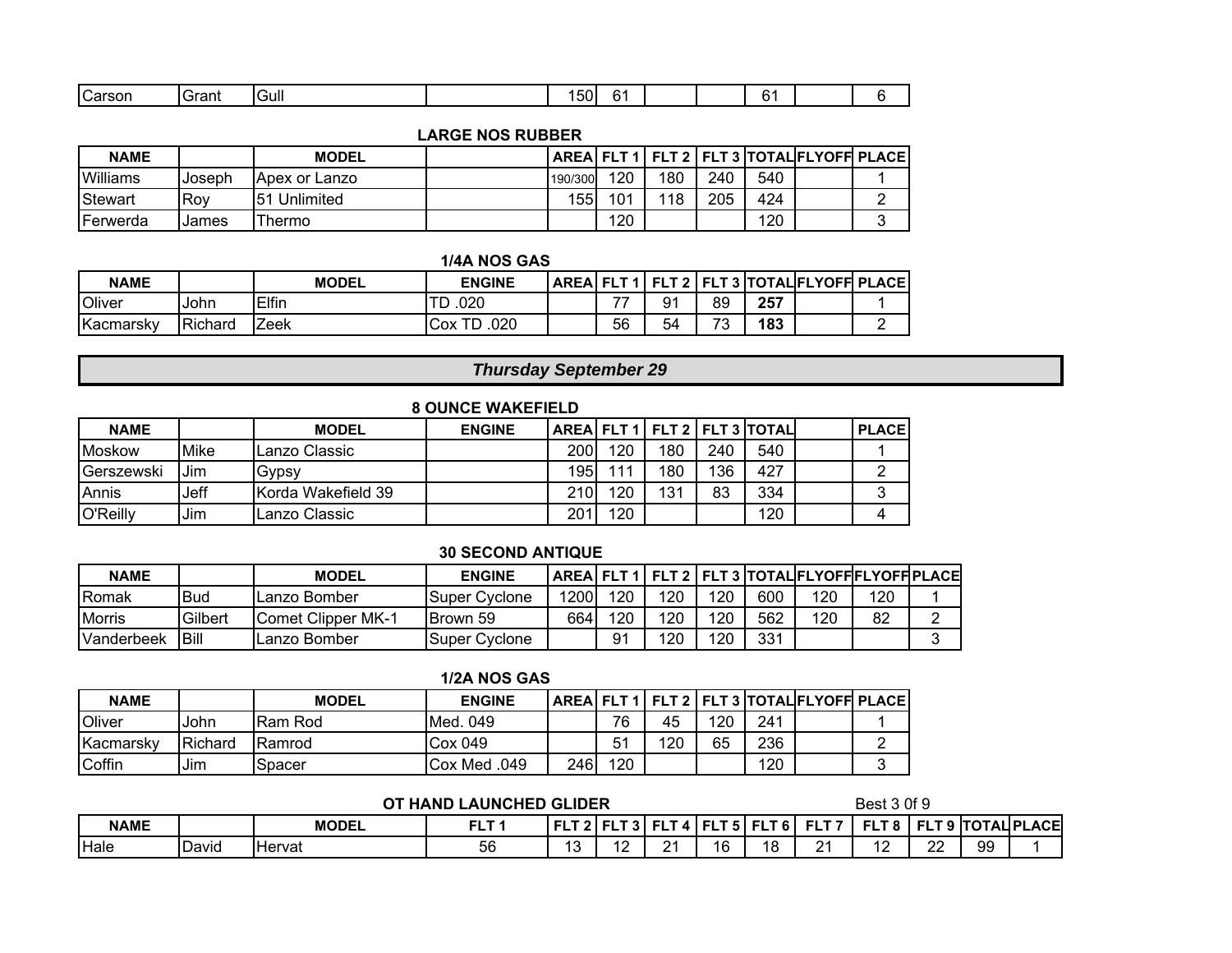| Galler    | Bob     | Hergati  | 24              | ົດ<br>∠∪ | 28      | $\sim$<br><u>_</u>                         |             |         |          | $- -$<br>J                  |  |
|-----------|---------|----------|-----------------|----------|---------|--------------------------------------------|-------------|---------|----------|-----------------------------|--|
| Carson    | Grant   | Huguelet | nn<br><u>__</u> | 14.      | $\cdot$ | $\overline{\phantom{a}}$<br>$\overline{a}$ | "<br>צ<br>ັ | 10<br>◡ | າຂ<br>۷Z | 67                          |  |
| Kacmarsky | Richard |          |                 |          |         | $\overline{ }$<br>.                        |             |         |          | $\mathbf{\Lambda}^{\prime}$ |  |

#### **OT CATAPULT LAUNCHED GLIDER**

#### Best 3 0f 9

| <b>NAME</b> |                 | <b>MODEL</b>               | FLT <sub>1</sub> |    |    |    |    | FLT 2   FLT 3   FLT 4   FLT 5   FLT 6 | FLT 7 |     |     | <b>FLT 8   FLT 9   TOTAL PLACE</b> |  |
|-------------|-----------------|----------------------------|------------------|----|----|----|----|---------------------------------------|-------|-----|-----|------------------------------------|--|
| Krystosek   | Randall         | <b>ICleveland Dart 12"</b> | 59               |    | 94 | 34 | 34 | 35                                    | 61    | 79  | 45  | 245                                |  |
| Bennett     | Bob             |                            | 26               | 29 | 44 | 10 | 65 | 23                                    | 38    | 48  | 120 | 233                                |  |
| Kacmarsky   | <b>IRichard</b> | lVartanian                 | 28               | 26 | 30 | 25 | 28 | 26                                    | 26    | 120 | 32  | 182                                |  |
| Hale        | David           | Vartanian                  | 35               | 52 | 53 | 26 | 59 | 35                                    | 36    | 45  | 64  | 176                                |  |
| Hale        | <b>IDebra</b>   | lVartanian                 | 30               | 30 | 30 | 30 | 19 | 34                                    | 39    | 26  | 21  | 104                                |  |

#### **SM. NOS. RUBBER**

| <b>NAME</b>      |         | <b>MODEL</b>     |                  |     |     |     | AREA FLT 1   FLT 2   FLT 3   TOTAL | <b>PLACE</b> |
|------------------|---------|------------------|------------------|-----|-----|-----|------------------------------------|--------------|
| <b>Williams</b>  | IJoseph | Wilbur           | 145              | 115 | 180 | 240 | 535                                |              |
| Bennett          | lBob    |                  |                  | 120 | 163 | 240 | 523                                |              |
| O'Reilly         | Jim     | Wilbur           | 143 <sub>1</sub> | 74  | 161 | 179 | 414                                | 3            |
| Carson           | Grant   | Wanderer/Prowler | 150              | 108 | 133 | 71  | 312                                |              |
| Gerszewski       | Jim     | Wilbur           | 142              | 120 | 94  | 93  | 307                                | 5            |
| <b>IFerwerda</b> | James   | ast Resort.      |                  | 120 | 180 |     | 300                                | 6            |

### **TWIN PUSHER**

| <b>NAME</b>     |            | <b>MODEL</b>   | <b>ENGINE</b> |     |     | AREA FLT 1 PLACE |
|-----------------|------------|----------------|---------------|-----|-----|------------------|
| O'Reilly        | Jim        | Don Burnham    |               | 129 | 165 |                  |
| Gerszewski      | Jim        | Frank Ziac     |               | 180 | 113 |                  |
| Bennett         | <b>Bob</b> | DeLamatar      |               |     | 74  | 3                |
| Wightman/Walter |            | Simmons        |               |     | 72  |                  |
| Firster         | Ted        | Burnham        |               |     | 46  | 5                |
| Carson          | Grant      | <b>Burnham</b> |               |     | 3   | 6                |

# *Friday September 30*

#### **OLD RULER & PRE '51**

| <b>NAME</b>   |       | <b>MODEL</b> | <b>ENGINE</b>  | <b>AREA</b> |    | --<br>_ |          |     | <b>ACE</b><br>Ð |
|---------------|-------|--------------|----------------|-------------|----|---------|----------|-----|-----------------|
| <b>Oliver</b> | IJohn | So<br>Lond   | Elfin<br>-<br> |             | 99 | 107     | חכו<br>▵ | 326 |                 |

**JIMMIE ALLEN**